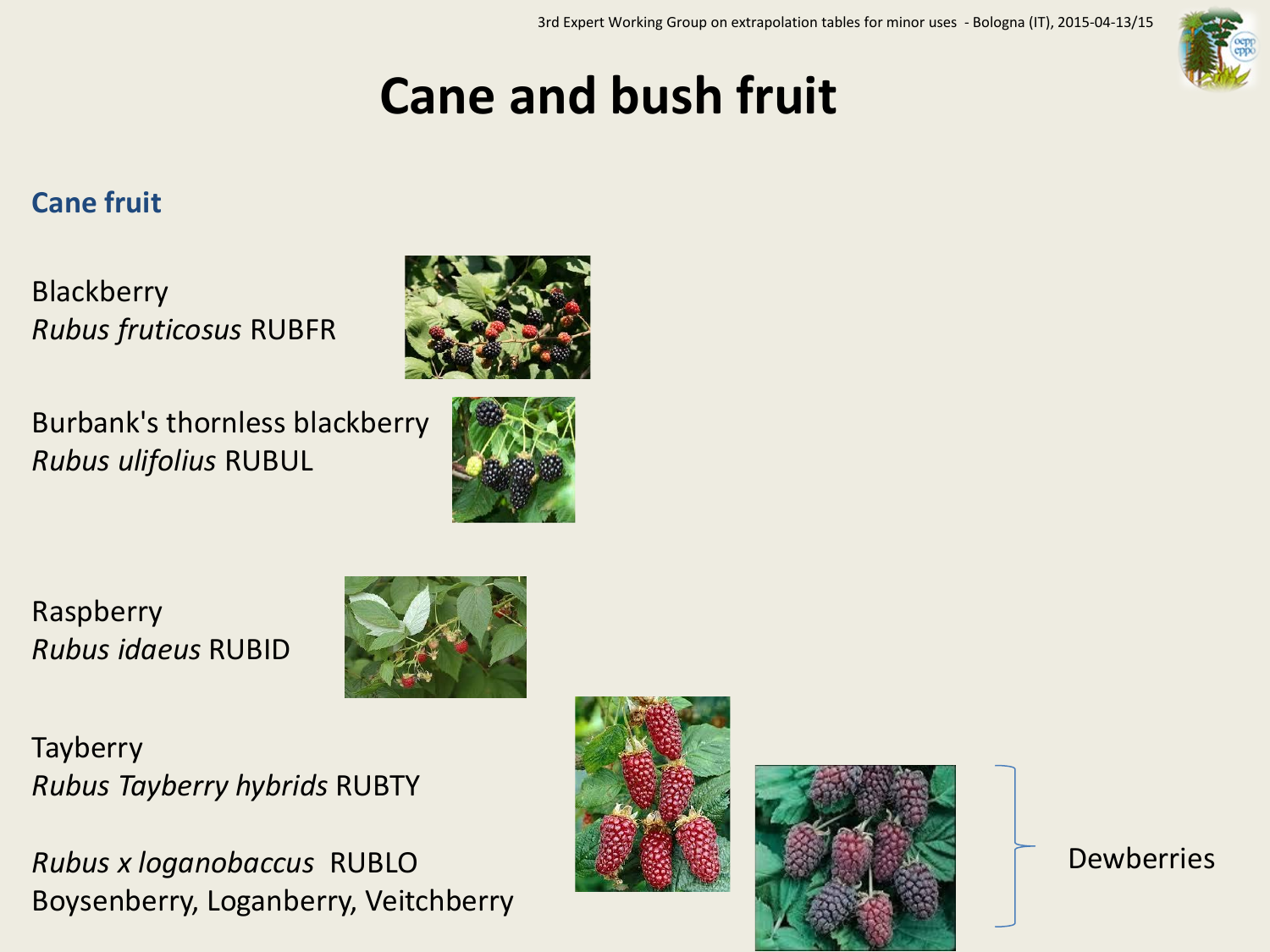3rd Expert Working Group on extrapolation tables for minor uses - Bologna (IT), 2015-04-13/15

# **Cane and bush fruit**

## **Currants**

*Ribes nigrum* Black currant RIBNI *Ribes rubrum* Red currant and White currant (sport of the red currant ) RIBRU

# *Ribes uva-crispa* Gooseberry RIBUC

Jostaberry RIBND (complex-cross fruit bush in the *Ribes* genus, involving three original species, the black currant *R. nigrum*, the North American coastal black gooseberry *R. divaricatum*, and the European gooseberry *R. uva-crispa.)*

# **Vaccinium berries**

Ericaceae 1ERIF *Vaccinium vitis-idaea* Cowberry VACVI *Vaccinium macrocarpon* Cranberry VACMA *Vaccinium myrtillus* Bilberry VACMY *Vaccinium oxycoccos* Mossberry VACOX *Vaccinium corymbosum* Blueberry VACCO









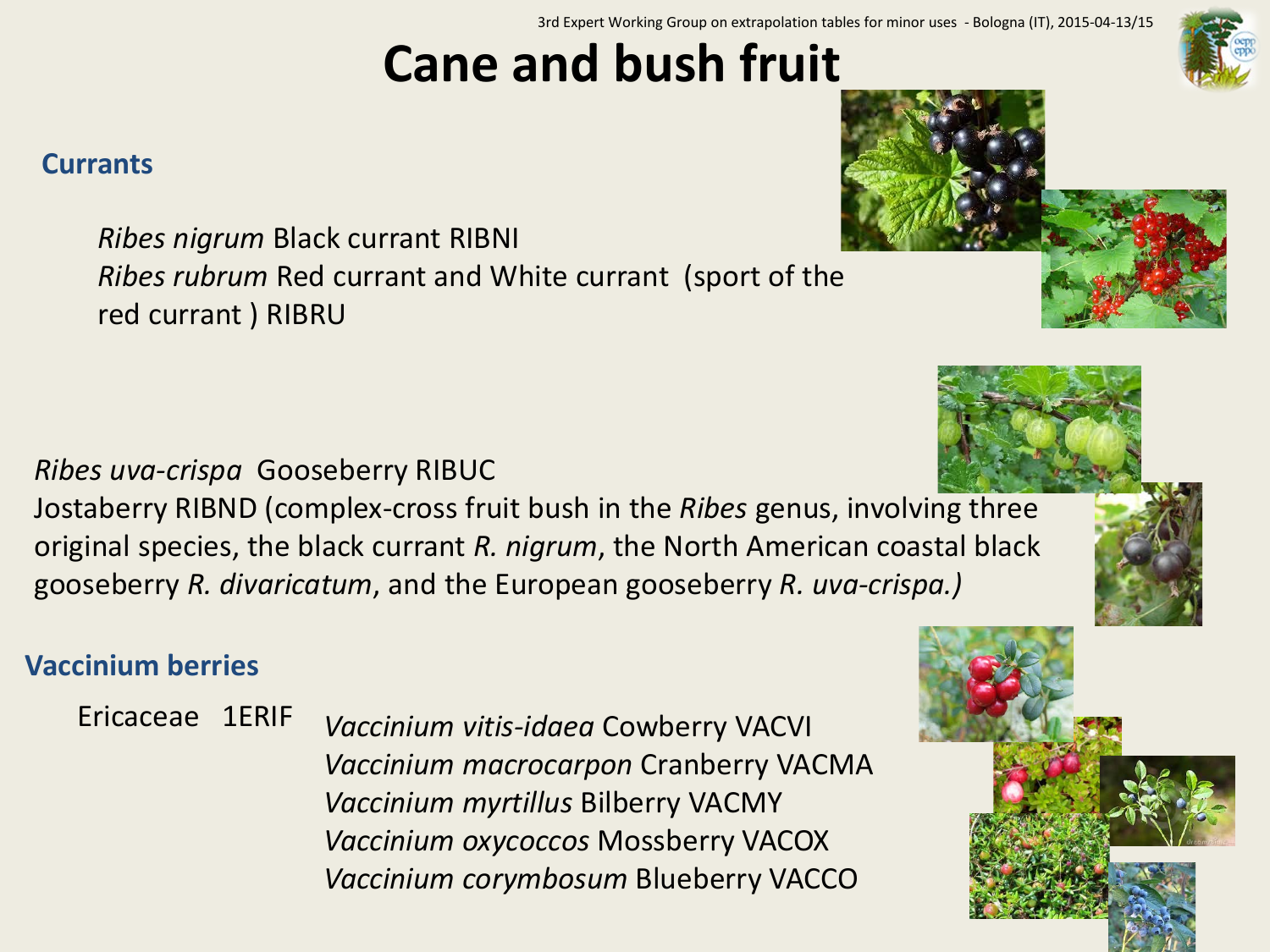

#### **Mulberries**

Mulberries MORSS *Morus alba* White mulberry MORAL *Morus nigra* Black mulberry MORNI *Morus rubra* Red mulberry MORRU